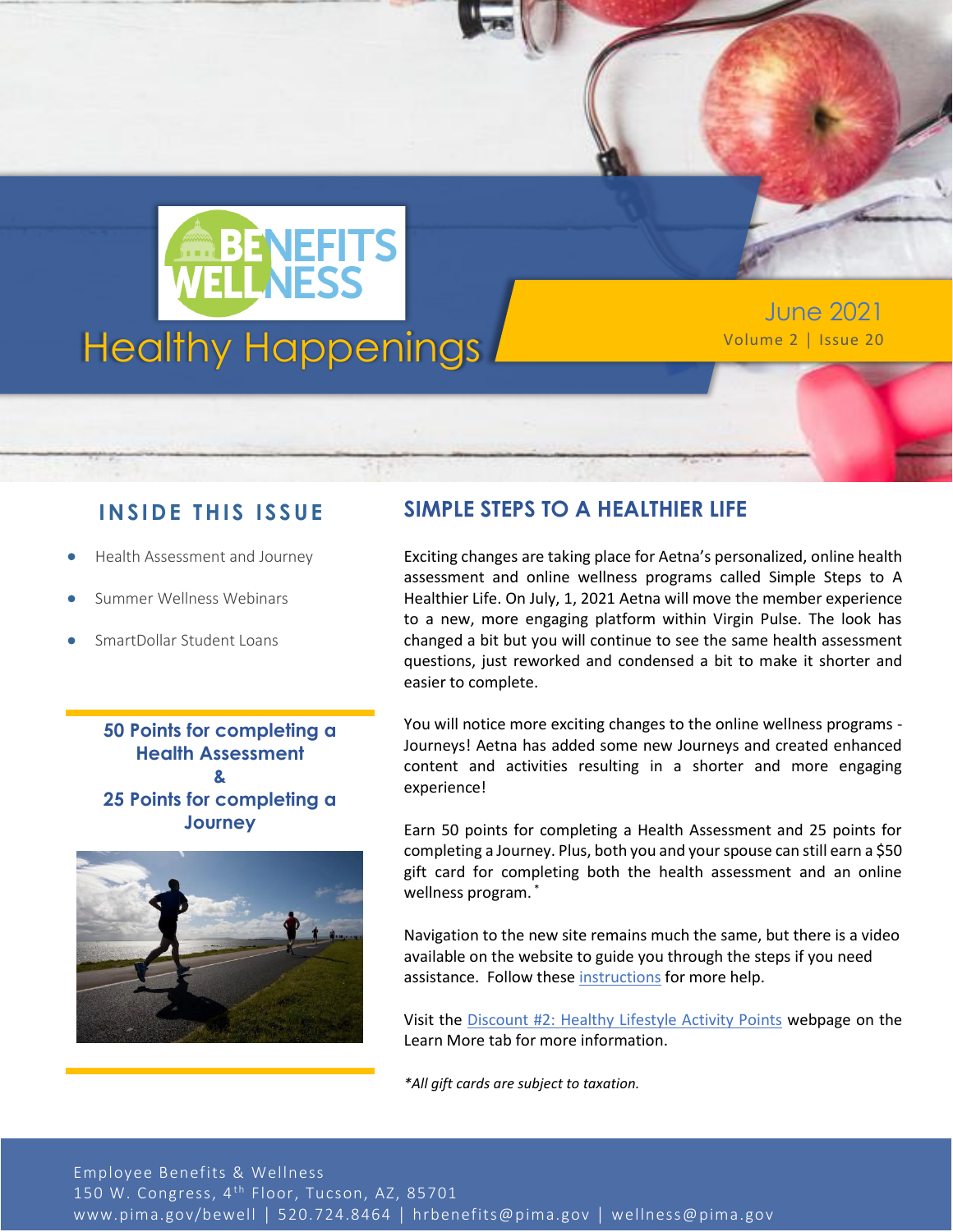## **Healthy Happenings**

# Summer Wellness Webinars

Page 2

# **June & July 2021**

Stay cool this summer and attend a live or recorded webinar in June and July to be entered into a drawing for one of ten \$100 Dick's Sporting Goods gift cards<sup>\*</sup>

Scan or click on the QR code below to visit the Wellness Workshops webpage for a full schedule of topics and registration links



## **Earn 10 Healthy Lifestyle Activity Points**

\*All gift cards are subject to taxation

LEARN